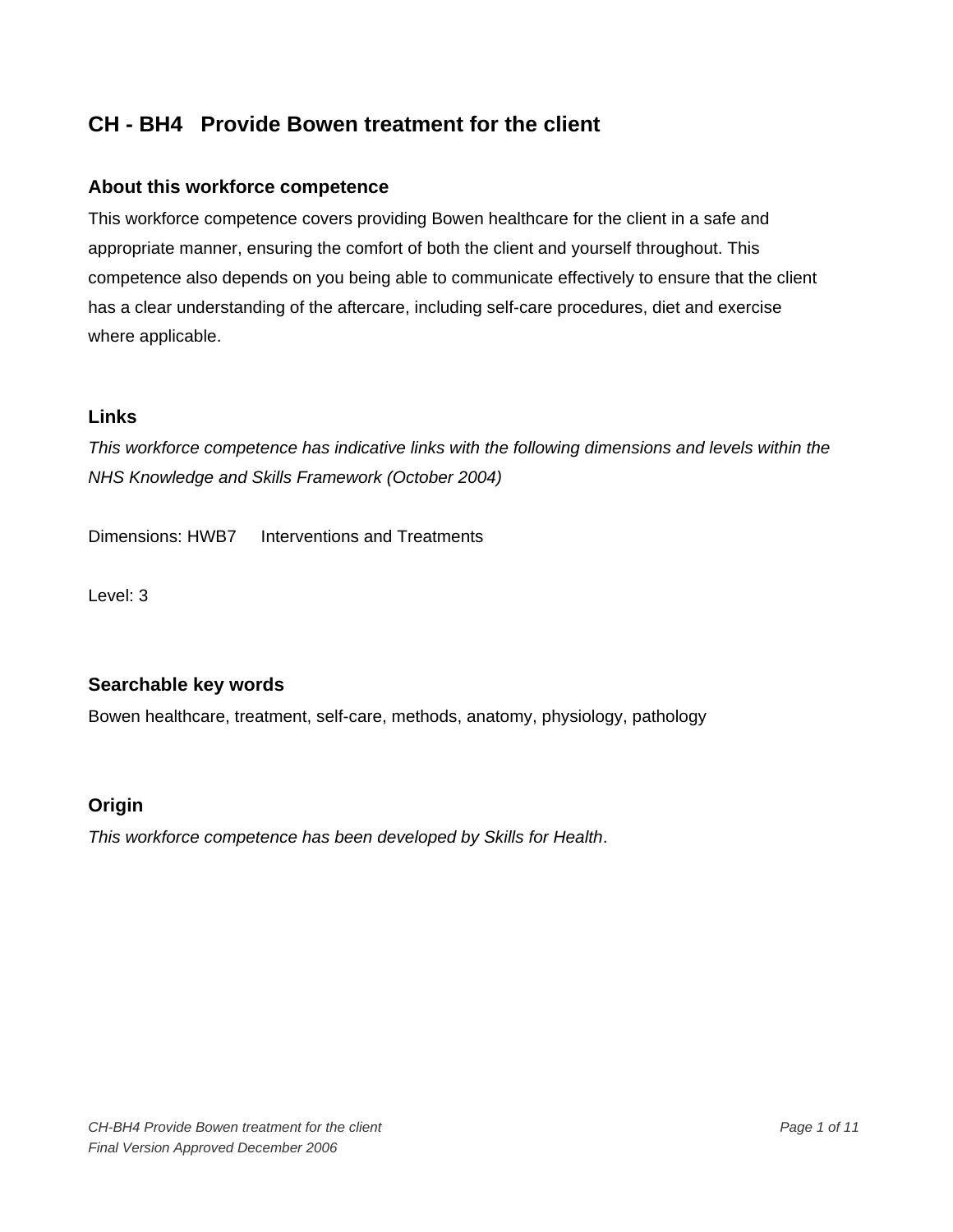## **Glossary**

*This section provides explanations and definitions of the terms used in this workforce competence. In competences, it is quite common to find words or phrases used which you will be familiar with, but which, in the detail of the competence, may be used in a very particular way*.

#### **Scope**

*This section provides guidance on possible areas to be covered in this workforce competence.* 

#### **Aftercare information and advice** may include:

- a) possible ongoing/intensifying of symptoms in the short term
- b) rest and relaxation
- c) re-hydration
- d) use of gentle exercise
- e) avoidance of extremes of temperature
- f) awareness of body position in relation to the area being treated – no prolonged periods in the same position
- g) onward referral as relevant
- h) possible use of self-care procedures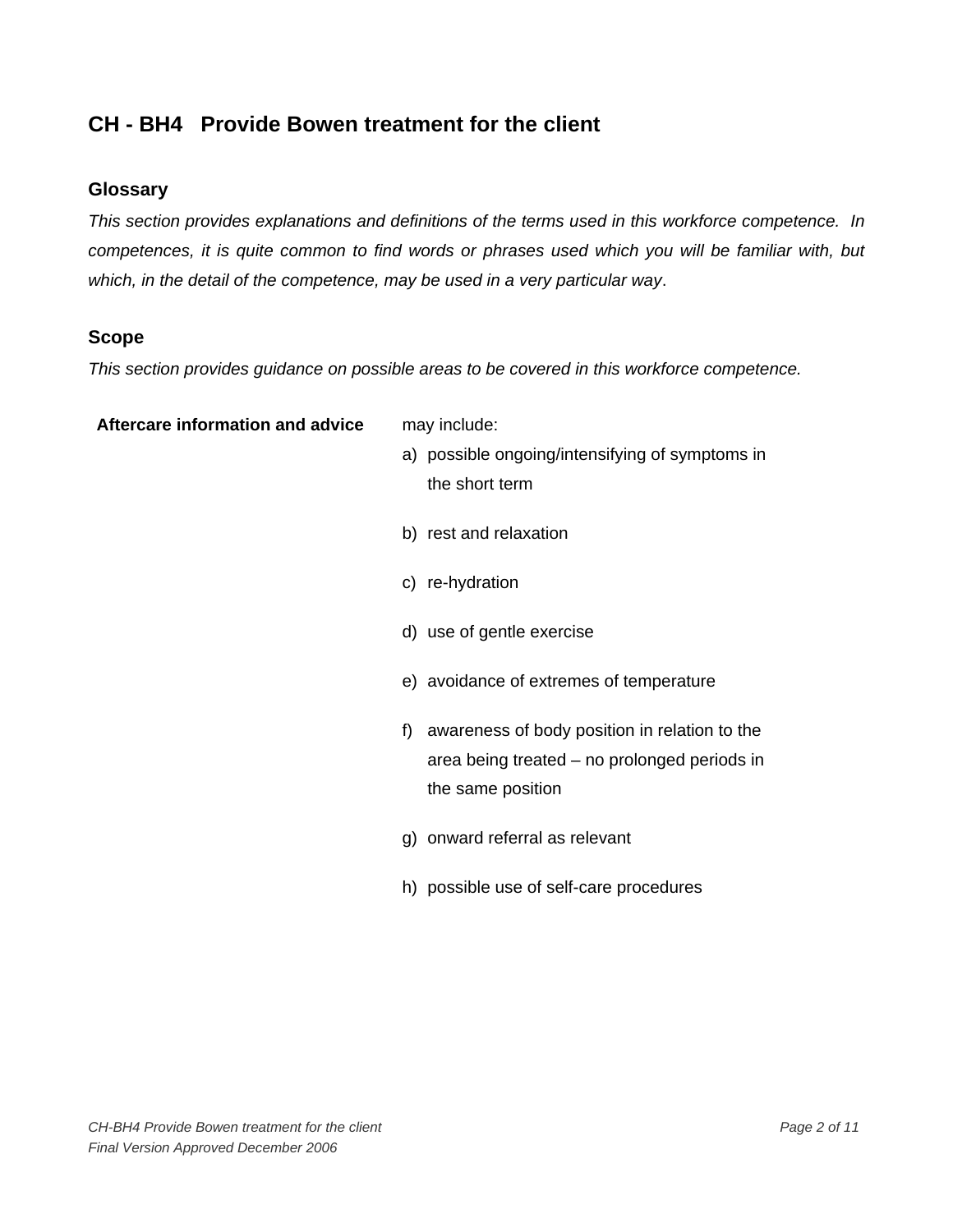| <b>Bowen treatment</b>            | may include:                                    |
|-----------------------------------|-------------------------------------------------|
|                                   | a) client positioning                           |
|                                   |                                                 |
|                                   | b) use of surrogate                             |
|                                   | c) hands on the body                            |
|                                   | d) hands near the body                          |
|                                   | e) from a distance                              |
| <b>Professional appearance</b>    | may include:                                    |
|                                   | a) own presentation including appropriate       |
|                                   | dress/uniform/ adornment                        |
|                                   | b) personal hygiene                             |
|                                   |                                                 |
| <b>Responses to the treatment</b> | may include:                                    |
|                                   | a) physical                                     |
|                                   | b) mental/emotional                             |
|                                   | c) no response                                  |
|                                   | d) intensifying/reduction of symptoms           |
|                                   | e) request to stop treatment                    |
|                                   | requests to re-position<br>f)                   |
| Self-care procedure(s)            | may include:                                    |
|                                   | a) self-care procedures related to specific     |
|                                   | conditions e.g. breast; asthma; gall bladder    |
|                                   | b) exercises appropriate to the condition being |
|                                   | treated                                         |
|                                   | c) use of external remedies e.g. to reduce      |
|                                   | swelling and inflammation                       |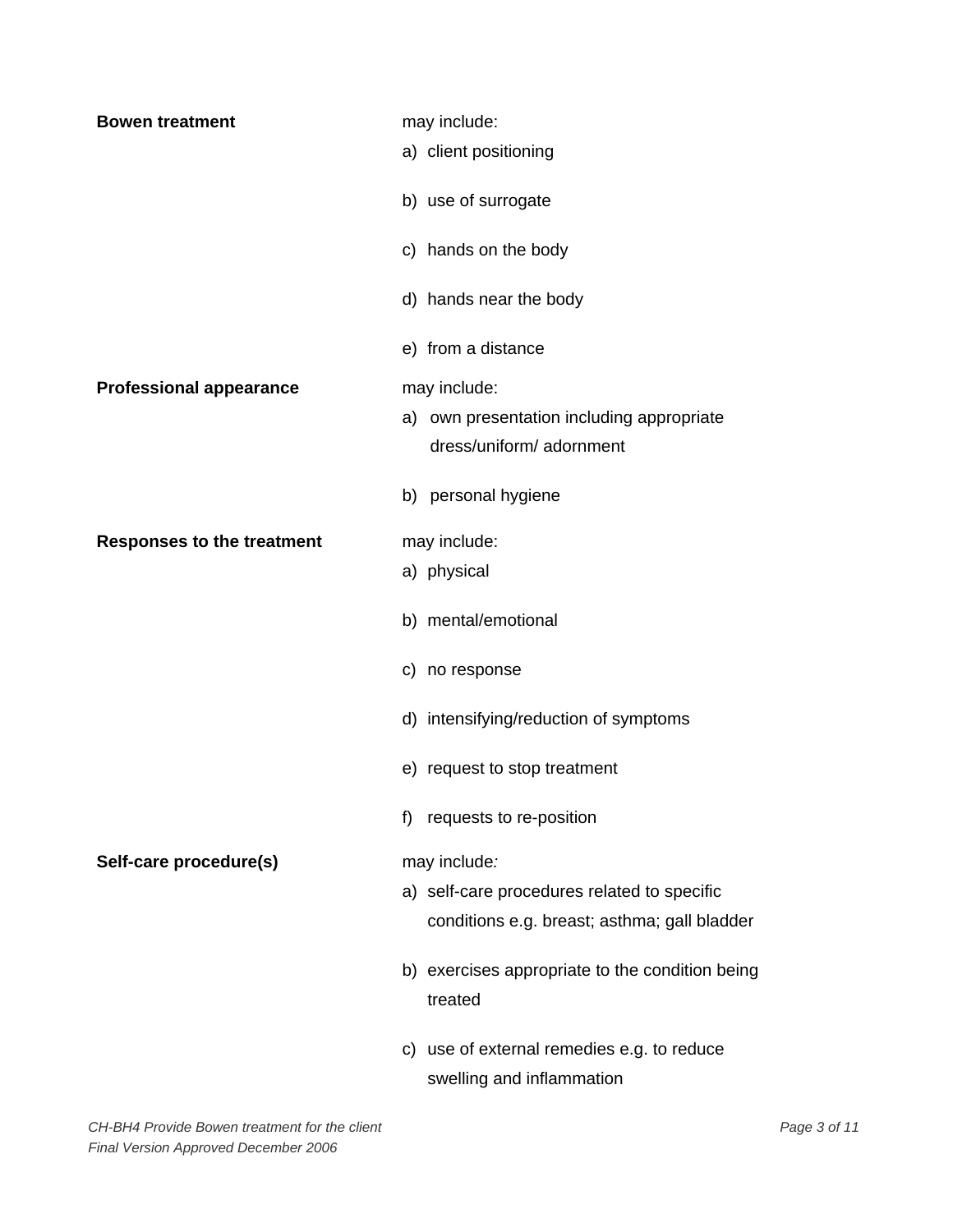**Work area may include:** 

- a) ventilation
- b) lighting
- c) heating
- d) level and nature of noise
- e) privacy
- f) space
- g) cleanliness and orderliness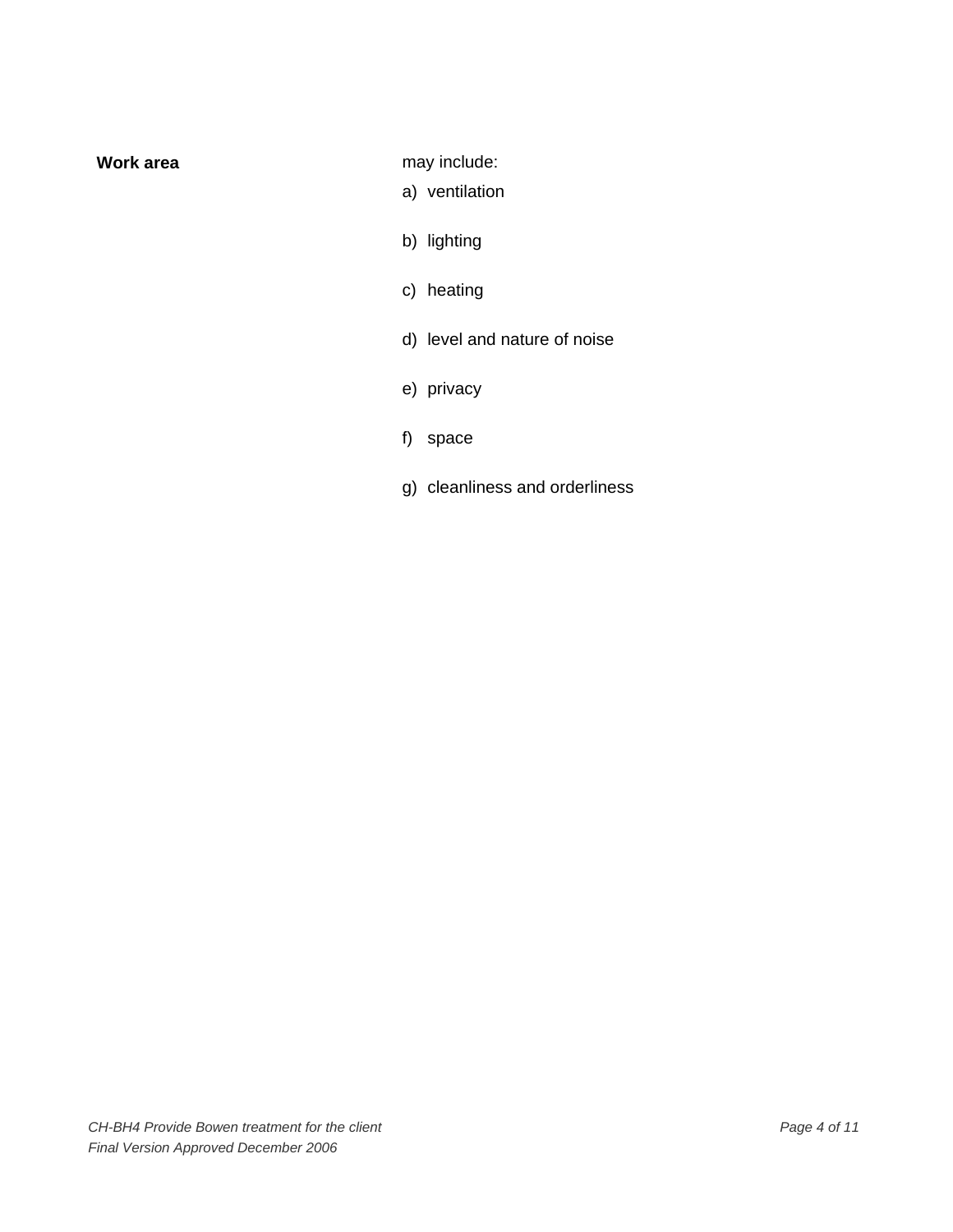# **Performance Criteria**

*You need to:* 

- 1. ensure that the treatment environment is appropriate for the client and their needs
- 2. present a **professional appearance** and be prepared and fit to carry out the treatment
- 3. ensure that any equipment, materials, and the surrounding **work area** meet professional codes of practice, legal and organisational requirements
- 4. position the client for effective access and to minimise risk of injury to self and to give as much comfort as possible to the client
- 5. reassure the client and encourage them to relax and interact as needed
- 6. carry out the **Bowen treatment** safely and correctly
- 7. make appropriate adjustments to the treatment to meet the client's changing needs
- 8. explain the treatment, if appropriate, as it is carried out
- 9. deal effectively with **responses to the treatment**
- 10. check the client's well-being throughout the treatment and give reassurance where needed
- 11. provide clear and accurate **aftercare information and advice** to the client
- 12. advise and teach the client the relevant **self-care procedure(s)** where appropriate
- 13. confirm the client's understanding of the recommended self-care procedure(s) and their use
- 14. ensure the client is fit to travel before they leave the premises
- 15. evaluate the experience you have gained from treating the client to inform future practice.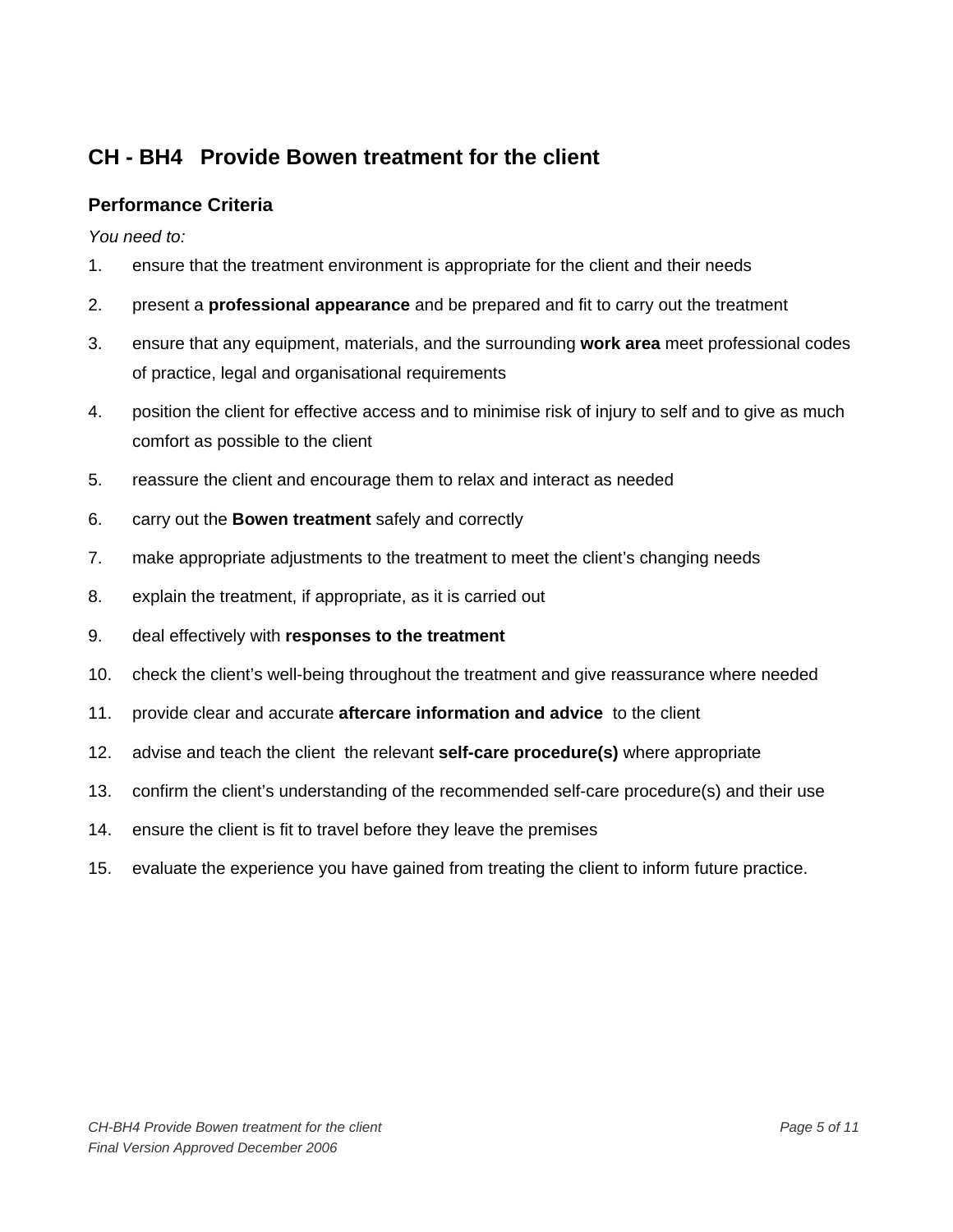# **Knowledge and Understanding**

*You need to apply:* 

- **A Professional practice and Bowen healthcare**
- K1 a factual knowledge of the professional standards and codes of practice for Bowen healthcare
- K2 a working knowledge of relevant legislation that impacts on your work role
- K3 a factual knowledge of employment and organisational policies and practices
- K4 a working knowledge of why it is important to respect the rights of clients
- K5 a working knowledge of the extent of your own remit as a practitioner and the limits of your responsibilities
- K6 a working knowledge of communication and the professional relationship
- K7 an in-depth understanding of how to achieve effective communication through observation, sensitive questioning and listening
- K8 a working knowledge of confidentiality and confidentiality issues
- K9 a factual knowledge of the procedures and requirements for confidentiality, security, transmission of information and passing on of information about clients
- K10 a factual knowledge of consent
- K11 a factual knowledge of practice management
- K12 a working knowledge of how to be supportive to the client (and any companion(s)) whilst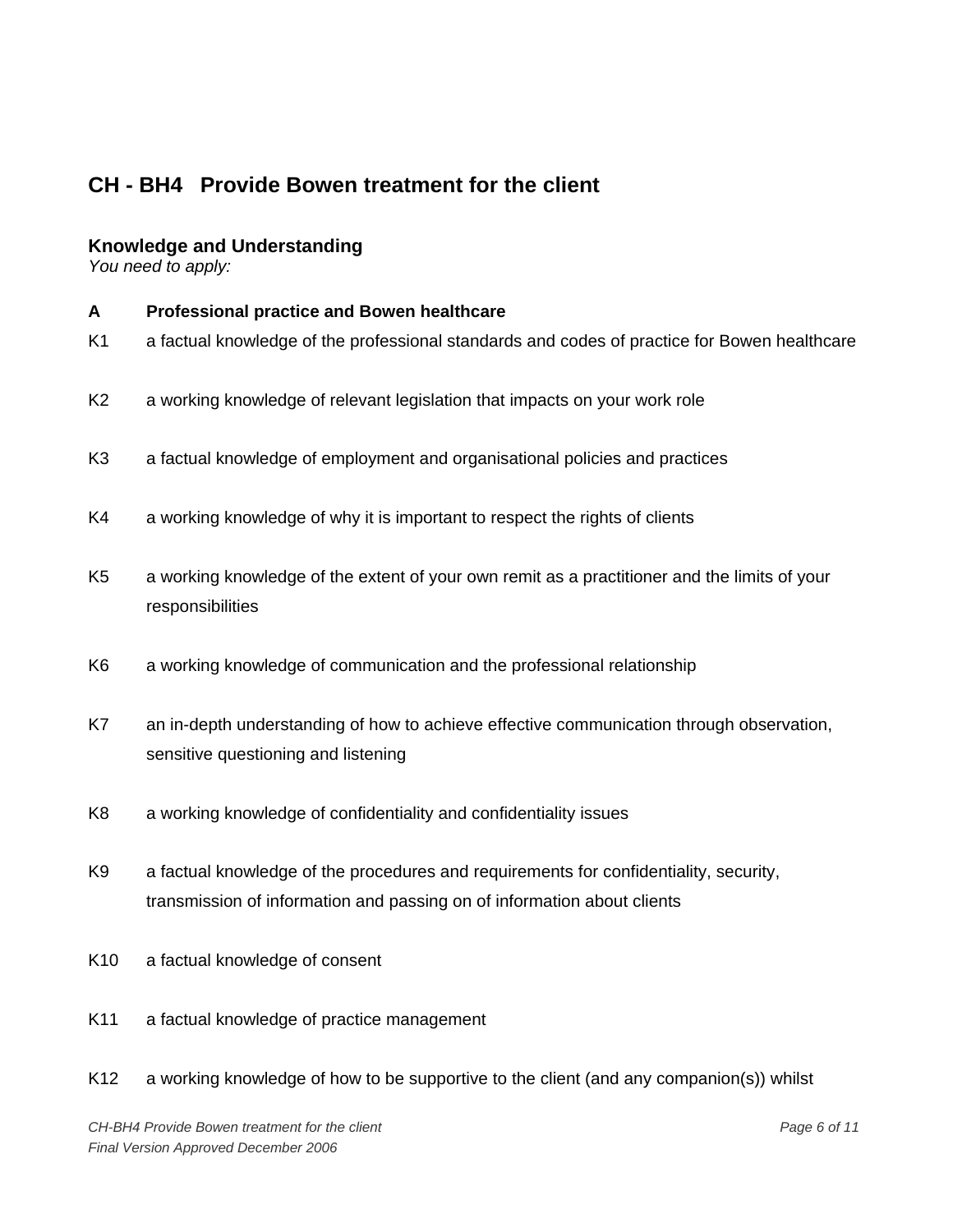managing time effectively

## **B Work role and practice – reflecting and developing**

- K13 a working knowledge of how to reflect on your own practice, how to identify any development needs and why it is important to do this
- K14 a working knowledge of how to evaluate the effectiveness of your own actions and learn from experience
- K15 a working knowledge of the information available on effective Bowen healthcare and how to evaluate and use this information within your practice
- K16 a working knowledge of how the models and concepts in your area of practice have evolved and developed, how they tend to change with time and the similarities and differences between different versions
- K17 a working knowledge of how to develop links with other healthcare providers and any protocols for doing this
- K18 a factual knowledge of how to recognise the limits of your own knowledge and competence and the importance of not exceeding these limits

## **C Health, effective functioning and well-being**

- K19 a working knowledge of the concept of health, effective functioning and well-being that is consistent with the practice, principles and theory underlying your discipline
- K20 a working knowledge of why it is important to recognise that the client's previous and present care may affect their health, effective functioning and well-being
- K21 a working knowledge of how the psychological and emotional balance of the client may affect their health, effective functioning and well-being
- K22 a working knowledge of how to recognise when the body is in health balance and when it is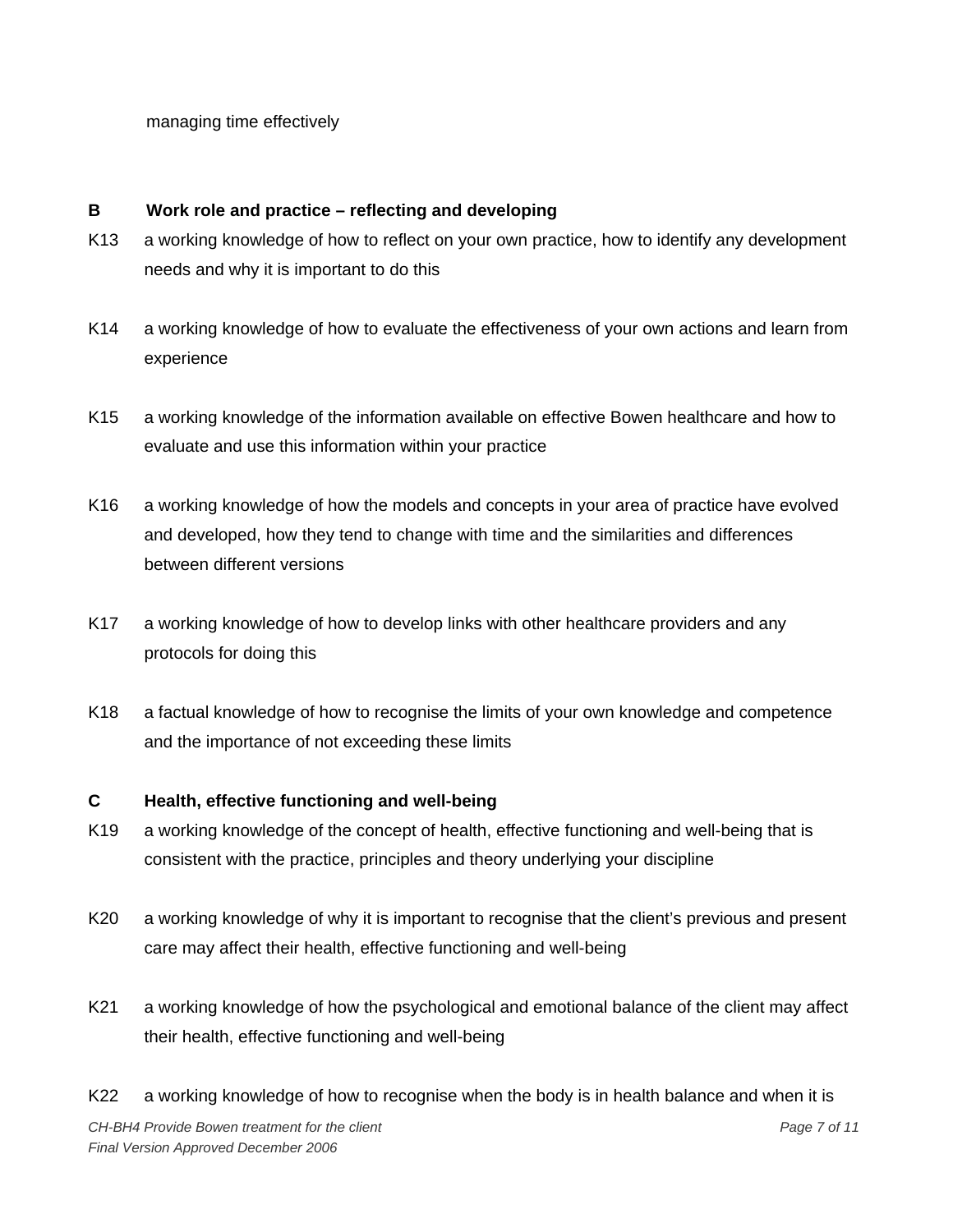not functioning as it should

- K23 a working knowledge of how signs and symptoms may be suppressed or altered by other factors such as medication, exercise, diet
- K24 a working knowledge of how the client's diet, lifestyle and emotional state can affect their health, effective functioning and well-being
- K25 a working knowledge of how the physical, social, emotional and economic context in which people live affects their health, effective functioning and well-being
- K26 a working knowledge of how personal beliefs and preferences affect how clients live and the choices they make
- K27 a working knowledge of what resources are available to clients to make changes to the context in which they live and make choices about their lifestyles
- K28 a working knowledge of the nature of illness and the impact this may have on a client's health, effective functioning and well-being
- K29 a working knowledge of why it is important to recognise conditions which may pose a serious risk to the client and when to seek immediate help or advice from other professional sources
- K30 a working knowledge of the nature of disability and your role in working with those who have disabilities
- K31 a working knowledge of how an individual's abilities and disabilities may affect the nature and form of help and support and the manner in which you provide it

## **D The scope and methods of Bowen healthcare**

- K32 an in-depth understanding of the history, principles and development of Bowen healthcare and its relationship to other healthcare
- K33 a working knowledge of how to recognise those occasions when Bowen healthcare may be used in conjunction with other healthcare which the client is receiving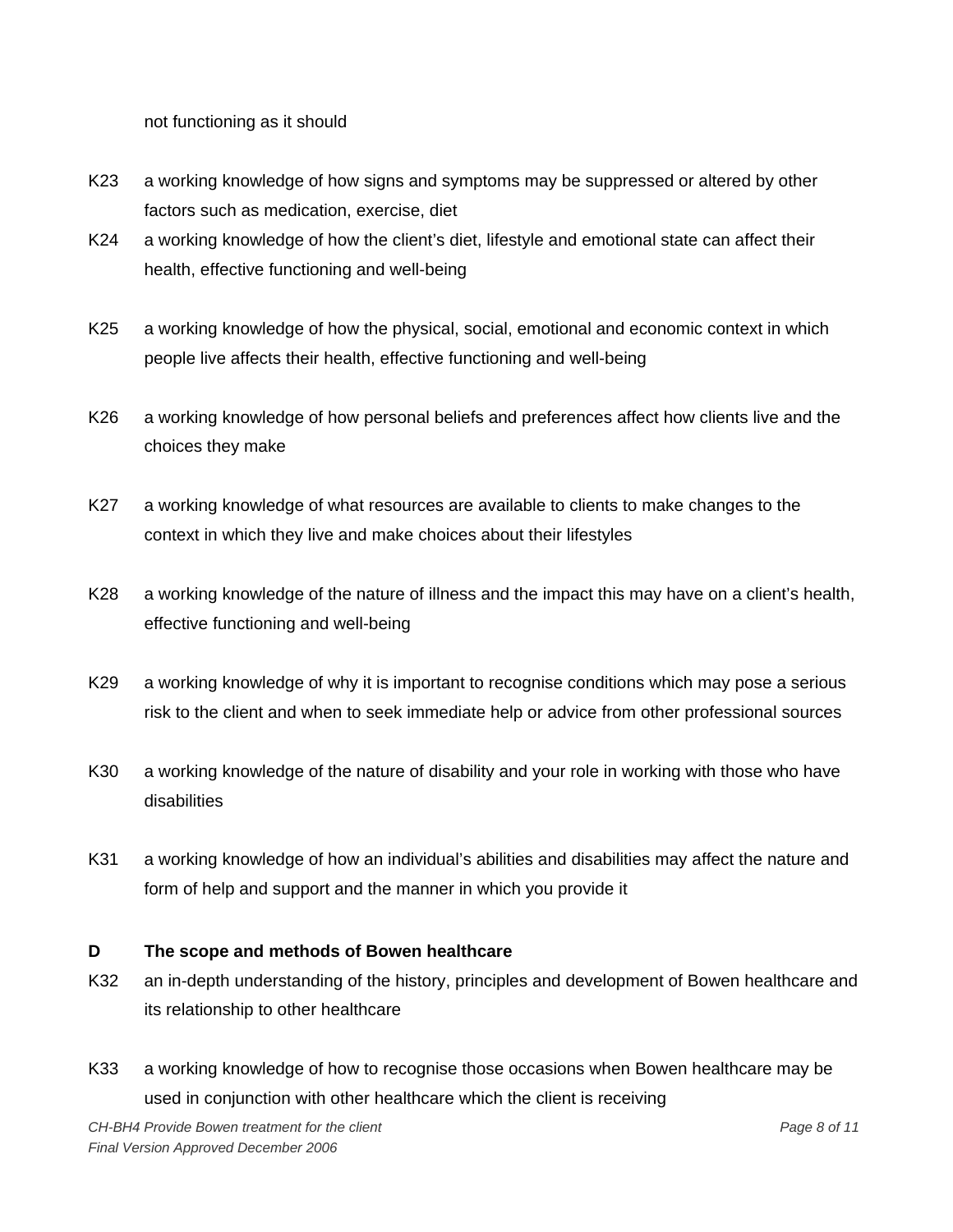- K34 an in-depth understanding of how to recognise conditions for which the discipline is incomplete in itself and for which the client should seek advice from other sources
- K35 a working knowledge of the circumstances when you may choose not to accept a client:
	- a) where the interaction may not be beneficial
	- b) the client does not want Bowen treatment
	- c) you do not wish to provide Bowen treatment
	- d) the client is in need of urgent medical care
- K36 a working knowledge of the circumstances when you must not accept a client:
	- a) you do not have the requisite experience or expertise
	- b) the circumstances where medical referral is essential
- K37 an in-depth understanding of the range, purpose and limitations of different methods which may be used for different clients with different needs
- K38 an in-depth understanding of how to determine the most appropriate method(s) for different clients and their particular needs
- K39 an in-depth understanding of how to tailor Bowen healthcare appropriately for each individual
- K40 an in-depth understanding of how to judge whether self-care procedure(s) is/are appropriate for the client

## **E Providing the Bowen healthcare**

- K41 a working knowledge of the importance of explaining treatment/self-care options and methods to meet the needs of the client and what the potential consequences of not doing so may be
- K42 a working knowledge of the role which the client (and others) may take, and may need to take, if the treatment or self-care is to be successful and how to explain and agree them with the client (and any companion)
- K43 a working knowledge of how to support the client to make informed choices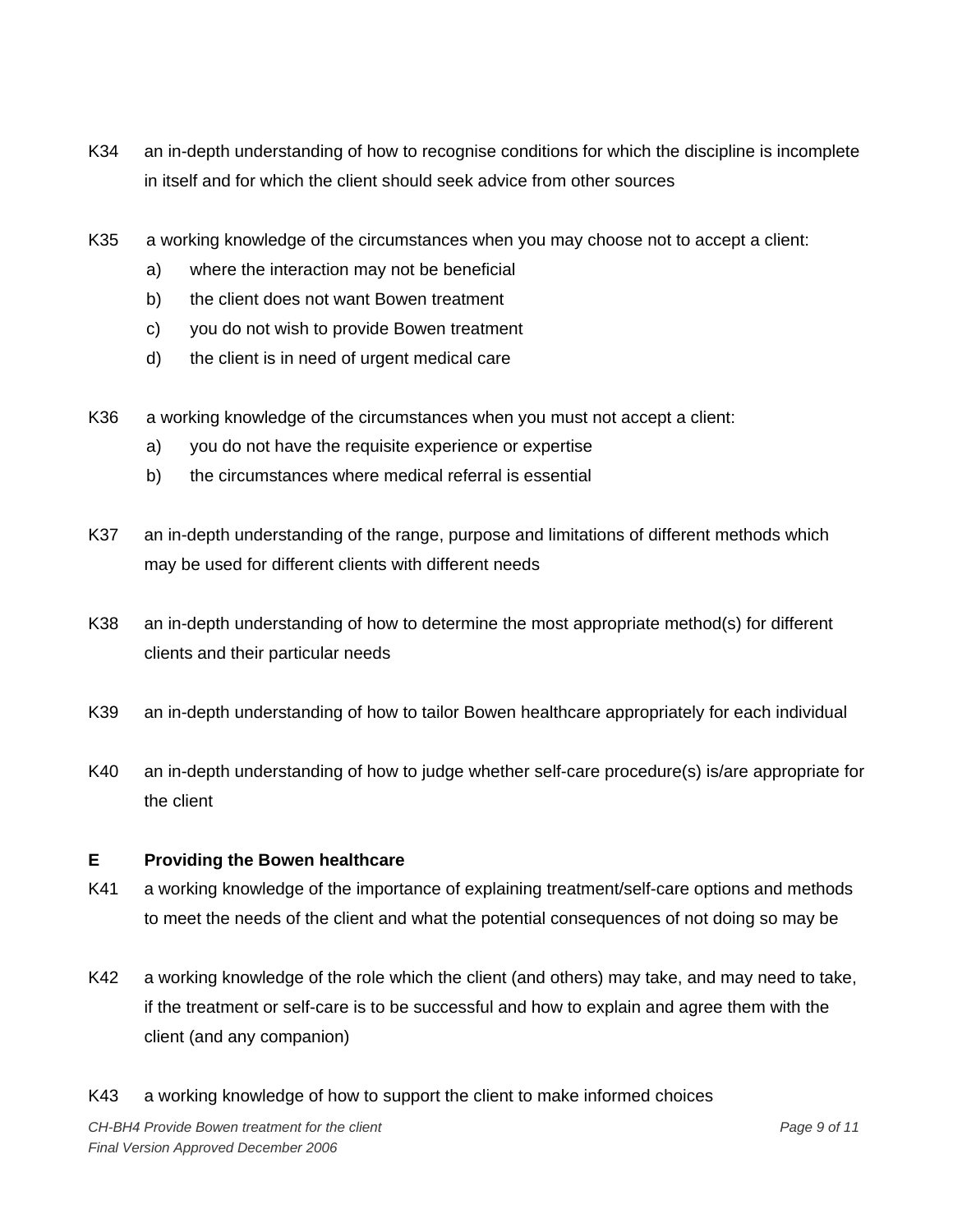- K44 a working knowledge of the importance of encouraging the client to be as actively involved as possible and the relationship of this to the promotion of their health, effective functioning and well-being
- K45 a working knowledge of how to monitor and evaluate changes in the client, assess which changes are related to the Bowen healthcare and use this information to inform future practice
- K46 a working knowledge of how to evaluate efficacy and suitability of the Bowen healthcare for a client and how to decide when it should be halted and/or discontinued
- K47 a working knowledge of methods and processes for evaluating information as the Bowen healthcare proceeds and using this to inform future practice
- K48 a working knowledge of the potential risks associated with client self-care and the extent of your responsibilities
- K49 a working knowledge of the importance of giving clear and accurate instructions on self-care and the consequences of not doing so
- K50 a working knowledge of the range of self-care options and associated risks

# **F Anatomy, physiology and pathology**

- K51 a working knowledge of the structure, function, location and interaction of glands, organs and systems:
	- a) cardio vascular system
	- b) lymphatic system
	- c) nervous system
	- d) endocrine system
	- e) digestive system
	- f) respiratory system
	- g) urinary system
	- h) reproductive system
	- i) immune system